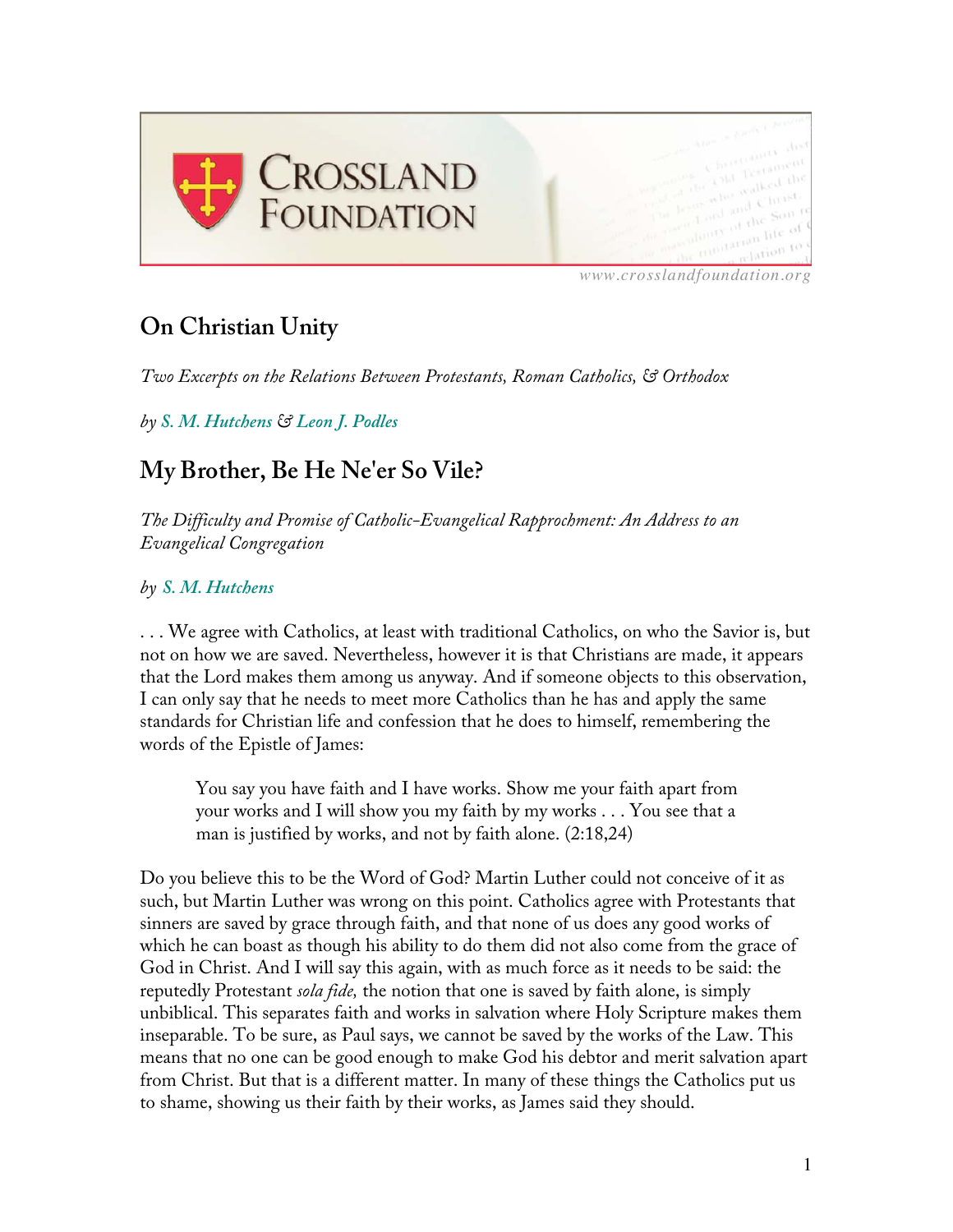I am not obliged to believe that every Catholic, not even every devotedly religious Catholic, is a true believer, or that the Catholic Church has never erred, or that there isn't much idolatry in Catholicism. As a matter of fact, I firmly believe that no separate communion is the Church, and that all churches have erred—that each has its characteristic form of error to which it is drawn as a besetting sin. But I can see Christ among the Catholics as Savior and Lord, and this seems to me the main point.

I will end with a story told by Fr. Paul Quay, of blessed memory, a wise and godly Jesuit priest who taught theology for many years at Loyola University in Chicago. It is no doubt apocryphal—it is, in fact, a joke he used to put Protestant believers at ease—but it makes several very serious points that were important to him, and to many of us who were (and, by God's grace in the communion of the saints, still are) his friends.

It seems that a bishop was making his annual visit to a Catholic parish to confirm and give First Communion to the children in that year's crop of confirmands. It is an old custom of bishops to question the catechumens to see what they have learned. The interrogation was creaking along with hesitant and not very satisfactory answers when the bishop said, "Very well. Here's one that everyone should be able to get. Who is Jesus Christ?" There was a long silence. Finally a little boy in the back row raised his hand. "Yes, my son?" the bishop said.

"Jesus Christ," said the boy, "is the Son of God, our Savior. He is God of very God and Man of very Man, conceived by the Holy Spirit and born of the Virgin Mary. He lived a perfect and holy life among us, was crucified for our sins and raised for our justification. He ascended into heaven and sits on the right hand of God, our mediator and advocate, who will come again in glory to judge the world and receive us to himself."

"Glory to God!" exclaimed the bishop. "Who is your confirmation teacher, my son?" An embarrassed-looking woman reluctantly raised her hand and said, "Ah—Your Eminence—he's a Baptist. He just came along with one of his friends to see what a bishop looked like."

One of the truths in this story—and mind you, it was told by a very serious Roman Catholic who I am sure had no intention of becoming a Baptist himself—is that there is one Person at the heart of our faith, and that hearts that are true to him speak the same tongue. I know of very few Protestants who have learned anything about a Catholic like Mother Teresa who wouldn't also, hearing her testimony, say, "Glory to God!" There comes a place where if one is willing to doubt the Christianity of people like that, one must doubt one's own, and where one must say, if this very Catholic Catholic is not a Christian, then neither am I.

But underlying this, as Father Quay's story implied, must always be the more basic understanding that our eyes are to remain fixed upon Christ, for only then will we have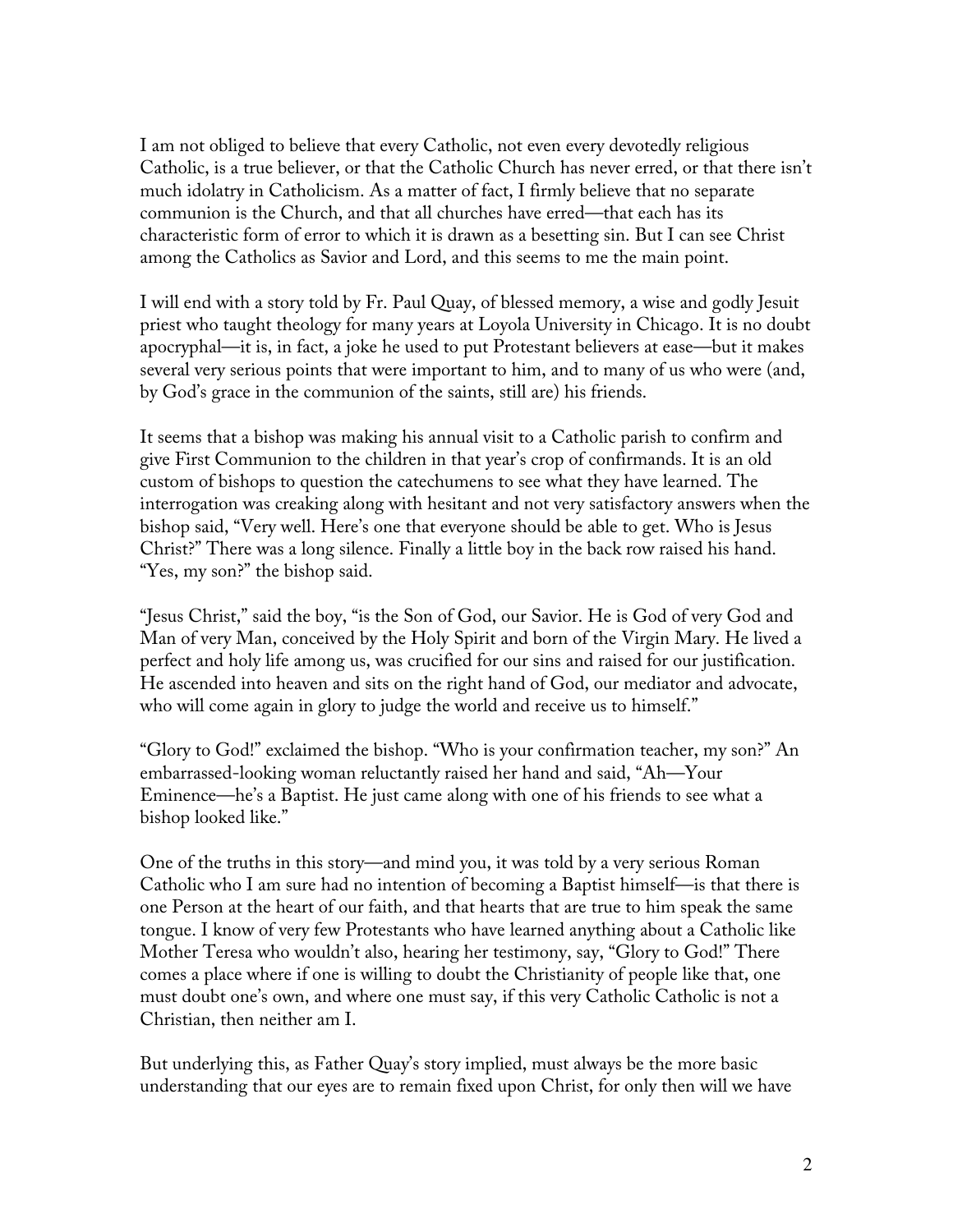the ability to remove the beams from our own so that we may see our brothers as we ought.

## **All That Separates Must Converge**

*The Fragmentation of Christianity and the Unity of the Faith*

### by *Leon J. Podles*

. . . The greatest division is the one between the East and West; but it is not total. There are some Eastern churches in communion with the bishop of Rome, but the vast bulk of Eastern Christianity is not in communion with Rome, to the point that for almost everyone in the world, *Roman Catholic* equals the Latin or Western Church. Many Roman Catholics, including priests, as late as the 1950s did not even recognize Maronite or Ukrainian Rite Catholics as Catholics, and denied them Communion. But the Uniate churches and the small Western Rite Orthodox movement do not change the overall picture much: there is a vast gulf between East and West.

What would have been the result for Christianity if the Eastern and Western churches had not divided? Would the Western church have been influenced by the Eastern, or the Eastern by the Western? It would have been a tragedy, as the pope himself would admit, if the Western church, as it developed after the split, had influenced the Eastern church to follow the same path of development as the West.

The development of the Western church has been, if not disastrous, at least a source of endless trouble. It is not clear whether the West took the course it did because it split from the East, or whether it would have taken that course and drawn the East along with it. The characteristic genius (or fault) of the West is to take aspects of Christianity and to develop them as far as possible, even if this development isolates them from the fullness of Christian life. The characteristic genius of the East is to maintain all the elements of Christianity in the original synthesis, even if this means that certain aspects remain undeveloped. The West fragmented the white light of revelation in order to see the colors clearly; the East has maintained the purity of the original light, but does not always distinguish the colors. . . .

However, the separation was only for a time, and I (and the pope) hope that it is rapidly drawing to an end. Papal leadership might offer the Eastern churches a way out of the nettlesome problem of establishing new churches outside of the ancient homelands. It might also, as in the West, offer a partial antidote to extreme nationalism, which the Orthodox churches recognize is a danger although they seem to be still tempted by it (as in Serbia). But what the East has to offer the West is infinitely more important. The Western Church, including the Roman Catholic Church, is in real danger of ceasing to be a Christian body. Neither St. Augustine nor St. John Chrysostom would recognize as Christian much of what goes on in Roman Catholic parishes. A quiet advocacy of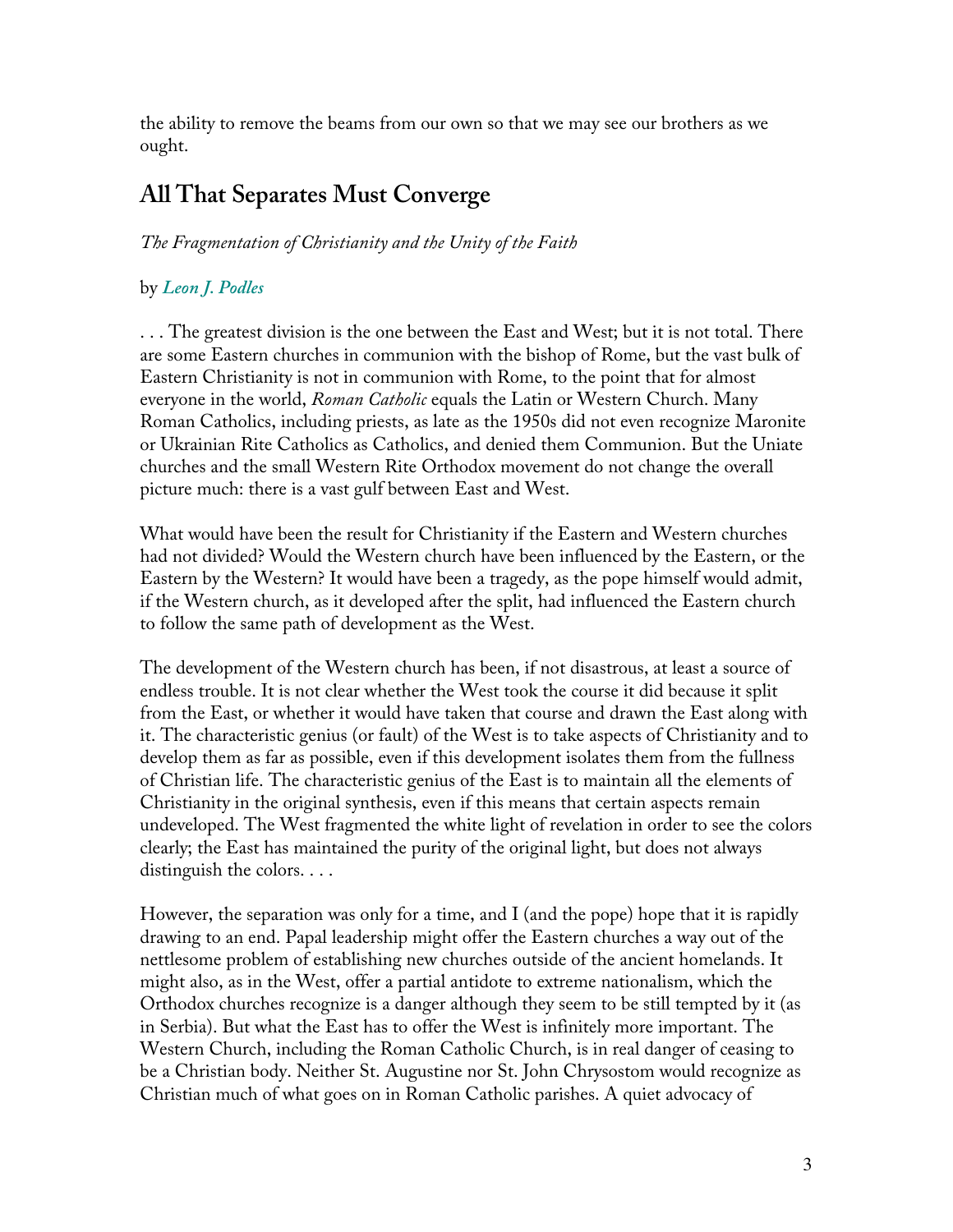homosexuality goes on unimpeded by rebukes from the Vatican. Belief in the sacraments is rapidly evaporating. Confirmation and confession are almost totally neglected. Feminism is the reigning ideology, and bishops promote it as much as they can without provoking direct action from Rome. Reports of con-celebrations by laywomen are increasing, and the archdiocese of Chicago plans to put women in charge of dozens of its parishes.

Feminism is the chief challenge to the Church today. It is as dangerous as Gnosticism, to which it bears a strong resemblance in its internal incoherence and its resentment of the natural order. It is more dangerous than even grave doctrinal errors, such as the unitarianism of the Second Person propounded by a handful of Pentecostal groups, because it appeals to a sociological situation in the Western Church. Women dominate, sometimes by large ratios, the congregations of the West, and Western church life has been profoundly affected by this sociological fact. The Western churches perhaps for this reason are unable to deal with feminism, because they fear to alienate the last group in society that goes to church: women. I have my fears that the Orthodox also may succumb. Although the spiritual significance of gender is prominent in Scripture, it is not treated by the Fathers, who adopted the Greek attitude to the body, that, if it was not evil, it was certainly not important, especially in its gendered and sexual aspect. Jung, the main channel for the revival of Gnosticism in the Church, is all too appealing to Christians who think that his system can be used to elucidate Christianity to modern man. Even such an excellent thinker as Evdokimov (although he wrote and died before the dangers of feminism became clear) shows an aversion to Christ's masculinity as a theological fact, and instead tends to see him as the supreme androgyne. The novel challenge of feminism is probably beyond the internal resources of Orthodoxy; it also requires both careful rational analysis and new delving into the resources of Scripture, specialized tactics that are more the province of the West.

Both to meet the challenges of modern life and to fulfill Christ's prayer that they may all be one, it is necessary for all Christians to join in a visible union. Each church may properly maintain its identity and traditions, not in isolation, but in fruitful communion with other churches with divergent traditions. It is hard to see what other institution than the papacy could provide visible unity. The popes, especially the current one, regard their office not as an opportunity to lord it over other Christians, but as a grave burden of responsibility. As in a marriage, authority is based upon self-sacrifice. A wife might question a husband's authority over her. After all, the man is equal to her, and who is he to exercise authority over an equal? But if the husband shows his willingness to die for the wife, his exercise of authority becomes not a means of self-aggrandizement, but an act of love.

The pope, too, is the first among equals, and knows that his authority has to be validated by self-sacrifice. Pope John Paul II has worked tirelessly in the service of Catholics, Christians, and indeed all men. His endless travels and extensive writings try to bring the gospel to all. He knows that his actions provoke the wrath of God's enemies, and he has shed his blood at their hands. His greatest desire is for reunion with the Orthodox, a